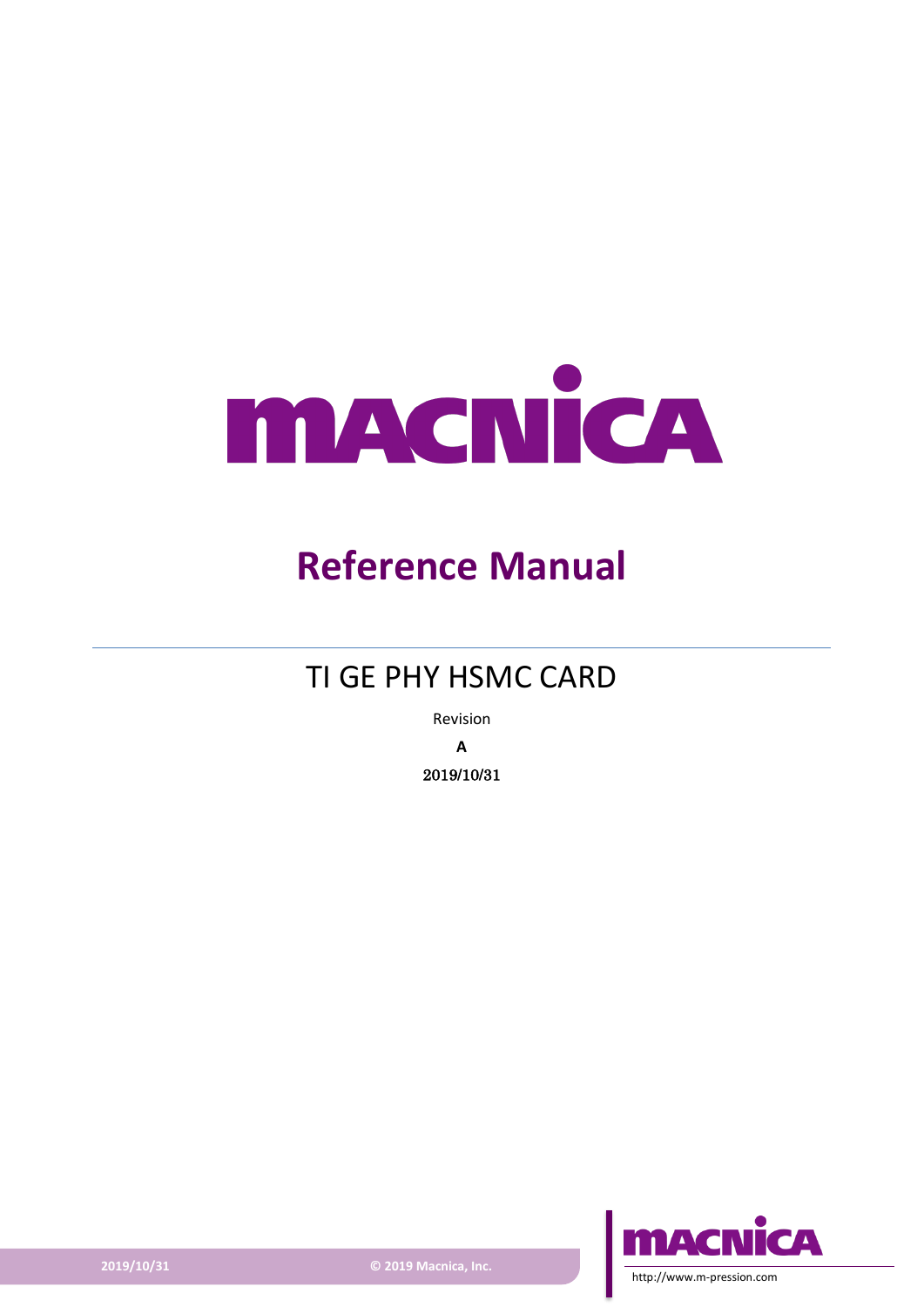

© 2019 Macnica, Inc.

#### **Disclaimer**

The information in this document (hereinafter called "Information") is subject to change without notice.

Macnica Inc. (Developer) makes no warranty of any kind regarding this document, or of any liability arising out of the application or use of information in this document, and assumes no responsibility for any errors that may appear in this document.

This document is distributed without any charge and reselling or copying without written authorization by Developer is restricted.

IN NO EVENT WILL DEVELOPER BE LIABLE FOR ANY CONSEQUENTIAL, INDIRECT, EXEMPLARY, SPECIAL, OR INCIDENTAL DAMAGES, INCLUDING ANY LOST DATA AND LOST PROFITS, ARISING FROM OR RELATING TO YOUR USE OF THE INFORMATION, EVEN IF YOU HAVE BEEN ADVISED OF THE POSSIBILITY OF SUCH DAMAGES. THE TOTAL CUMULATIVE LIABILITY OF DEVELOPER IN CONNECTION WITH YOUR USE OF THE INFORMATION IN THIS DOCUMENT, WHETHER IN CONTRACT OR TORT OR OTHERWISE, WILL IN NO EVENT EXCEED THE AMOUNT OF FEES PAID BY YOU TO DEVELOPER HEREUNDER FOR USE OF THE INFORMATION. YOU ACKNOWLEDGE THAT THE FEES, IF ANY, REFLECT THE ALLOCATION OF RISK SET FORTH IN THIS AGREEMENT AND THAT DEVELOPER WOULD NOT MAKE AVAILABLE THE INFORMATION TO YOU WITHOUT THESE LIMITATIONS OF LIABILITY.

The Information is not intended for use in the development of on-line control equipment in hazardous environments requiring failsafe controls, such as in the operation of nuclear facilities, aircraft navigation or communications systems, air traffic control, life support, or weapons systems ("High-Risk Applications"). Developer specifically disclaims any express or implied warranties of fitness for such High-Risk Applications. You represent that use of the Information in such High-Risk Applications is fully at your risk.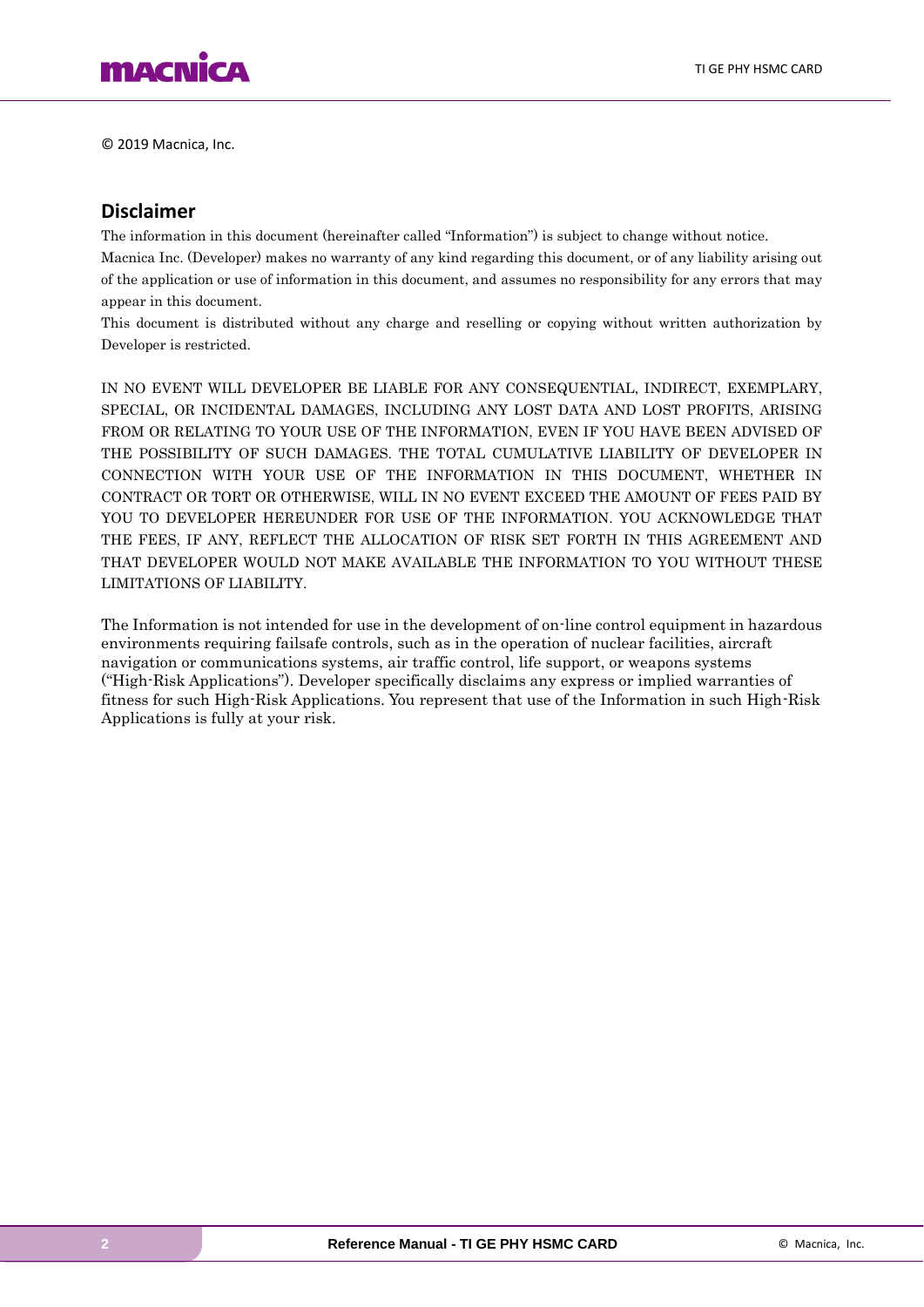

## **Contents**

| 1.1 |    |
|-----|----|
| 1.2 |    |
| 1.3 |    |
|     |    |
| 2.1 |    |
| 2.2 |    |
|     | 9  |
|     | 10 |
| 4.1 |    |
| 4.2 |    |
| 4.3 |    |
| 4.4 |    |
|     |    |
| 5.1 |    |
|     |    |
| 6.1 |    |
| 6.2 |    |
|     | 16 |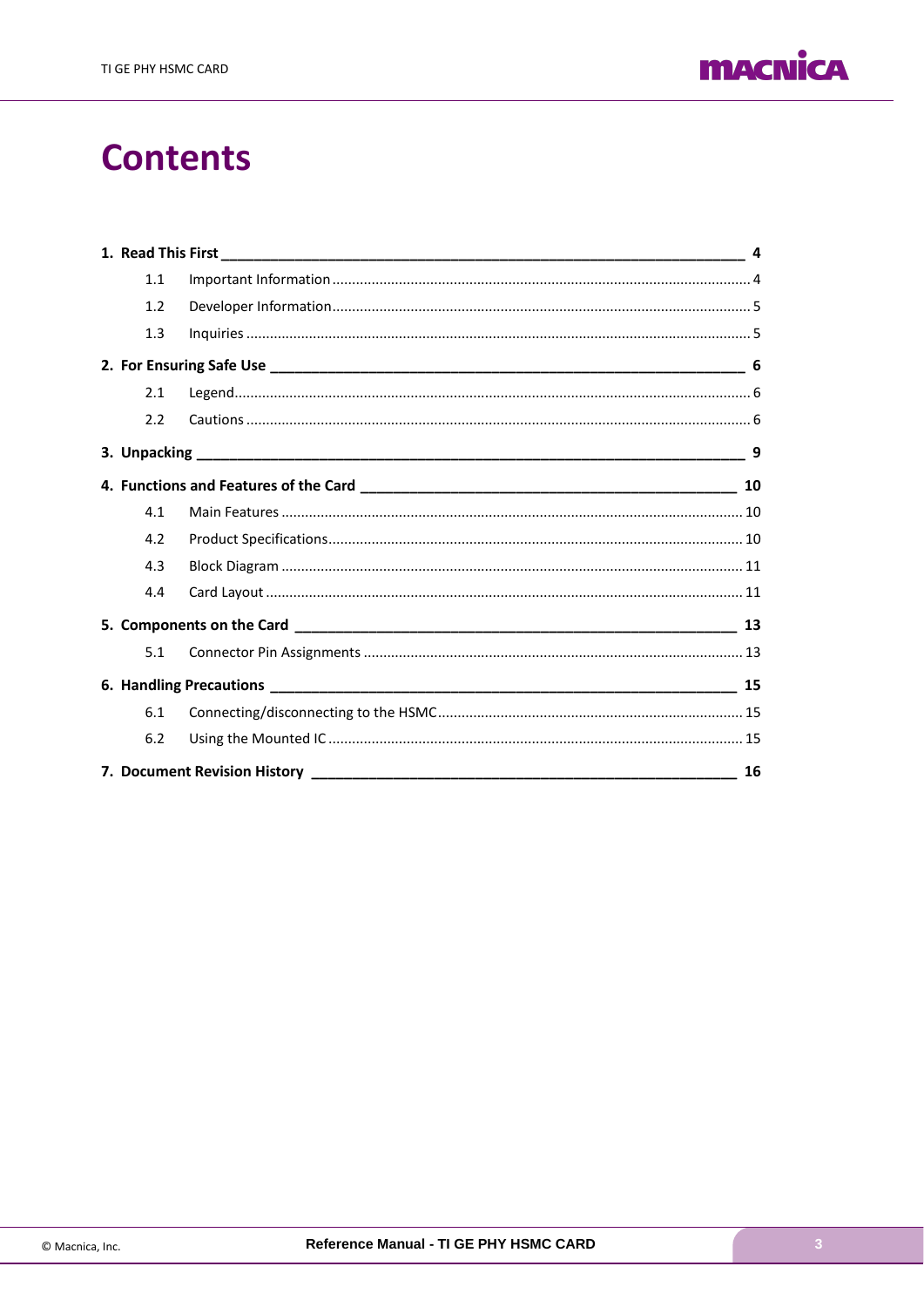## **MACNICA**

# <span id="page-3-0"></span>**1. Read This First**

### <span id="page-3-1"></span>**1.1 Important Information**

#### **READ FIRST:**

- ⚫ Before using this card, be sure to read this Reference Manual.
- ⚫ Keep this Reference Manual so you can refer to it when necessary.
- ⚫ You should sufficiently understand the card's configuration before you use it.

### **Card Application:**

⚫ This card is a High Speed Mezzanine Card (hereafter HSMC) daughter card that can be connected to and used with any HSMC that complies with HSMC standard. Combining with an FPGA evaluation board (hereafter Evaluation board), this card supports the development and verification of hardware and software of Gigabit Ethernet i/o interface. Use this card correctly in line with the application.

### **People Who Are Expected to Use This Card:**

⚫ Only people who carefully read and understood this manual and the Getting Started manual should use this card. You need a fundamental understanding of FPGA, logic circuits, electronic circuits, and micro-computers to use this card.

### **Precautions When Using This Card:**

- ⚫ This card is a development support card used for the purpose of your hardware and software development and evaluation. This card cannot be used in your mass production products. Furthermore, when you want to use the card's reference design for your products, please be sure to confirm if it withstands practical use at your own risk by doing necessary and sufficient tests and evaluations.
- ⚫ Macnica Incorporated (hereafter Macnica Inc.) has no liability for any results arising from the use of the card.
- ⚫ Macnica Inc. will attempt to provide either free or paid support to handle repair of faults or workarounds for faults with the card. This does not mean, however, that Macnica Inc. guarantees to provide a workaround or fix under all circumstances.
- ⚫ Macnica Inc. cannot anticipate every possible circumstance that might involve a potential hazard. The warnings and precautions in this Reference Manual and on the card are therefore not all-inclusive. You are responsible for using the card correctly and safely.
- ⚫ Even if there are faults with devices that are mounted on the card, Macnica Inc. will not replace it with a fault-fixed device.
- Each interface is not guaranteed to connect with all products.
- ⚫ The card will not be replaced if you damaged or modified the card.
- ⚫ The card uses lead-free parts.
- ⚫ The rights to the trademarks and registered trademarks of the vendors noted in this manual belong to their respective vendors.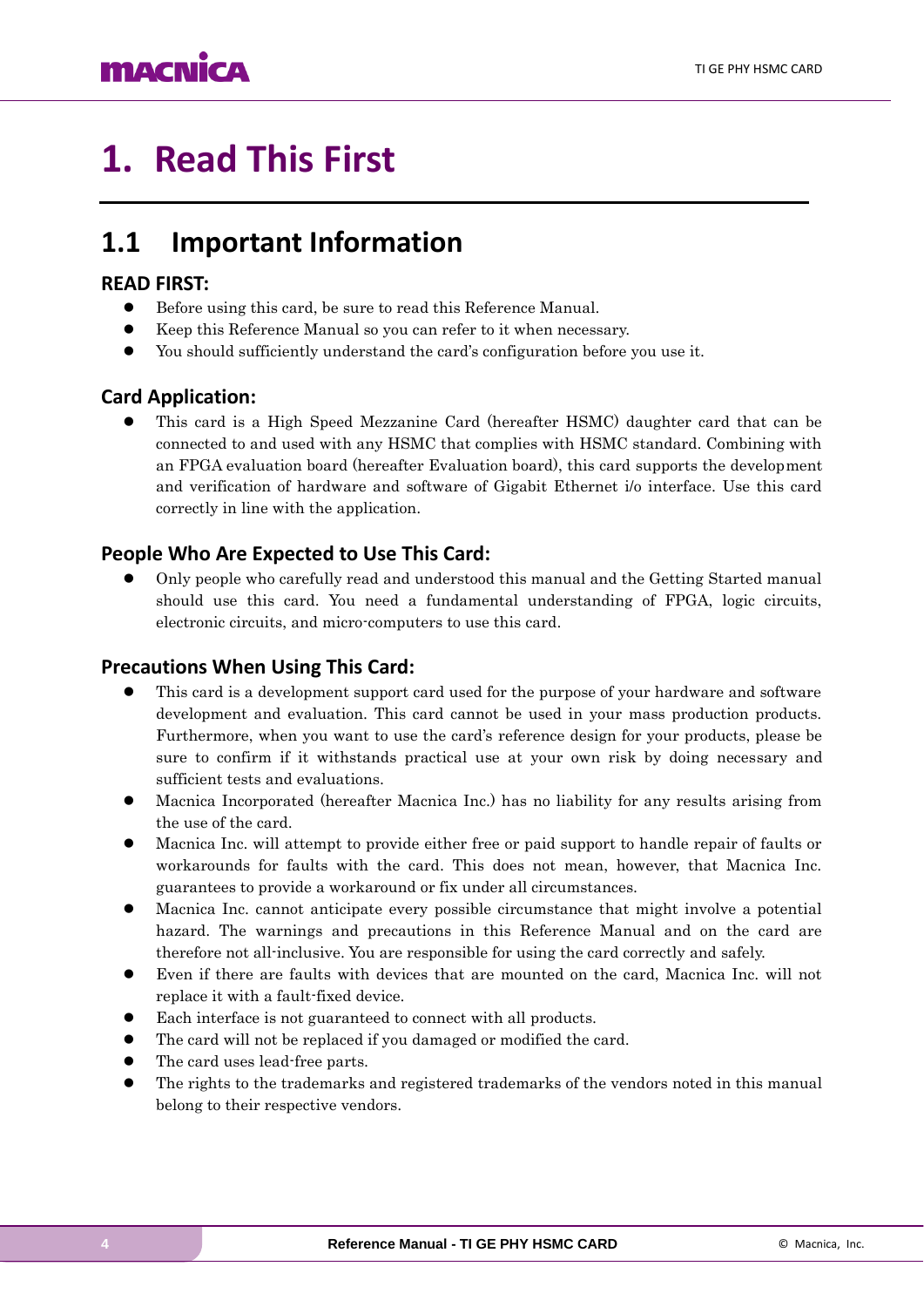

#### **Improvement Policy:**

⚫ Macnica Inc. pursues a policy of continuous improvement in design, performance, and safety of the product.

Macnica Inc. reserves the right to change, wholly or partially, specifications, designs, this Reference Manual, and other documentation at any time, without prior notice to customers.

#### **Warranty:**

⚫ Macnica Inc. offers to exchange this card free of charge only in case of initial malfunction noticed by you within 30 days from the delivery.

Macnica Inc. cannot exchange cards in cases where the malfunction is caused by the following reasons:

- (1) Misuse, abuse of the card or use under abnormal conditions
- (2) Remodeling or repair
- (3) A fire, earthquake, fall or other accidents

#### **Figures:**

⚫ Some figures in this manual may differ from your purchased card.

### <span id="page-4-0"></span>**1.2 Developer Information**

The Developer of this card is: Macnica Inc. 1-6-3 Shin-Yokohama, Kouhoku-ku, Yokohama, 222-8561 JAPAN

### <span id="page-4-1"></span>**1.3 Inquiries**

In case you have any inquiries about the use of this card, please contact sales office you purchased or make inquiries through the contact form on the following web site.

Inquiries page:

<http://www.m-pression.com/contact/inquiry>

Inquiries to:

Macnica Inc. Sales and Planning Advanced Technology 1-5-5 Shin-Yokohama, Kouhoku-ku, Yokohama, 222-8563 JAPAN TEL: +81-45-470-9838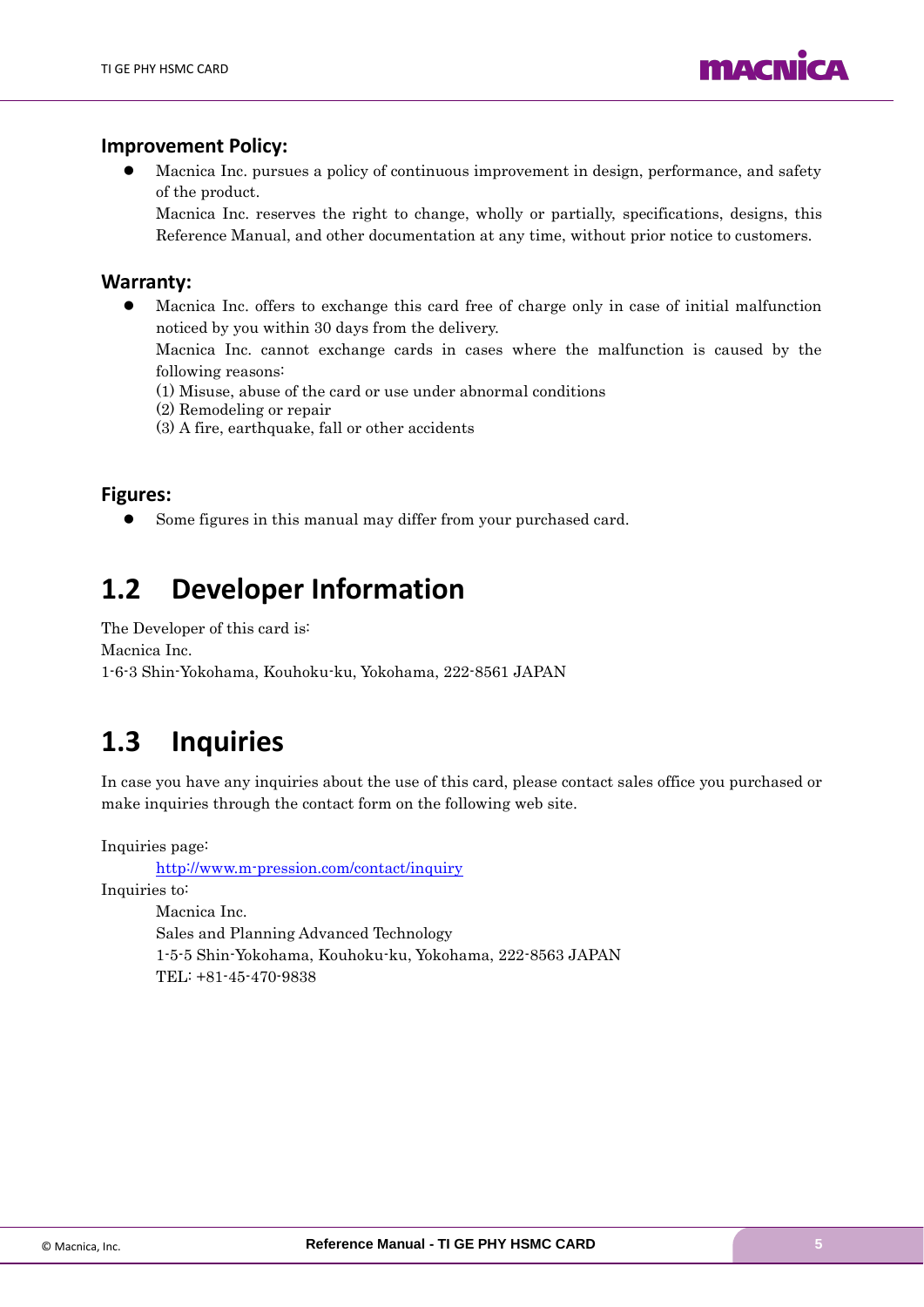# <span id="page-5-0"></span>**2. For Ensuring Safe Use**

Be sure to follow the instructions given in this Manual which are intended to prevent harm to the user and others as well as material damage.

## <span id="page-5-1"></span>**2.1 Legend**

| <b>Danger</b>  | Indicates an imminent hazardous situation which if not avoided will result in<br>death or serious injury.                         |
|----------------|-----------------------------------------------------------------------------------------------------------------------------------|
| <b>Warning</b> | Indicates a potentially hazardous situation which if not avoided could result in<br>death or serious injury.                      |
| <b>Caution</b> | Indicates a potentially hazardous situation which if not avoided may result in<br>minor or moderate injury or in property damage. |

## <span id="page-5-2"></span>**2.2 Cautions**

| Danger  | If an AC adapter is needed, be sure to use the AC adapter provided in the<br>package or one that meets the specifications described in this manual.<br>Using an AC adapter not meeting the specifications described in this manual                                                                                                                                                                                                                                                                                    |
|---------|-----------------------------------------------------------------------------------------------------------------------------------------------------------------------------------------------------------------------------------------------------------------------------------------------------------------------------------------------------------------------------------------------------------------------------------------------------------------------------------------------------------------------|
|         | may cause the card to emit heat, explode, or ignite.<br>Do not apply strong impacts or blows to the card.<br>Doing so may cause the card to emit heat, explode, or ignite, or the equipment in<br>the card to fail or malfunction. This may also cause fire.<br>Do not put this card or the AC adapter in cooking appliances such as microwave<br>ovens, or high-pressure containers. Doing so might cause this card or AC<br>adapter to emit heat, explode, ignite, or emit smoke, or its parts to break or<br>warp. |
| Warning | Do not cover or wrap this card that is in use with cloth or other materials that<br>are likely to allow heat to build up inside the wrapping.<br>This will cause heat to build up inside the wrapping which may cause this card<br>to ignite or malfunction.<br>When disposing of this card, do not dispose of it along with general household<br>waste.<br>Throwing this card into fire may cause it to explode. Dispose of this card<br>following the laws, regulations, and ordinances governing waste disposal.   |
|         | Do not pull the power supply cable with excessive force or place heavy items on<br>it.<br>Do not damage, break, bundle, or tamper with the power supply cable.<br>Damaged parts of the power supply cable might cause a short circuit resulting<br>in fire or accidents involving electrical shock.<br>Do not plug or unplug the power plug with wet or moist hands.<br>This might cause injuries or equipment malfunctions or failures due to<br>electrical shock.                                                   |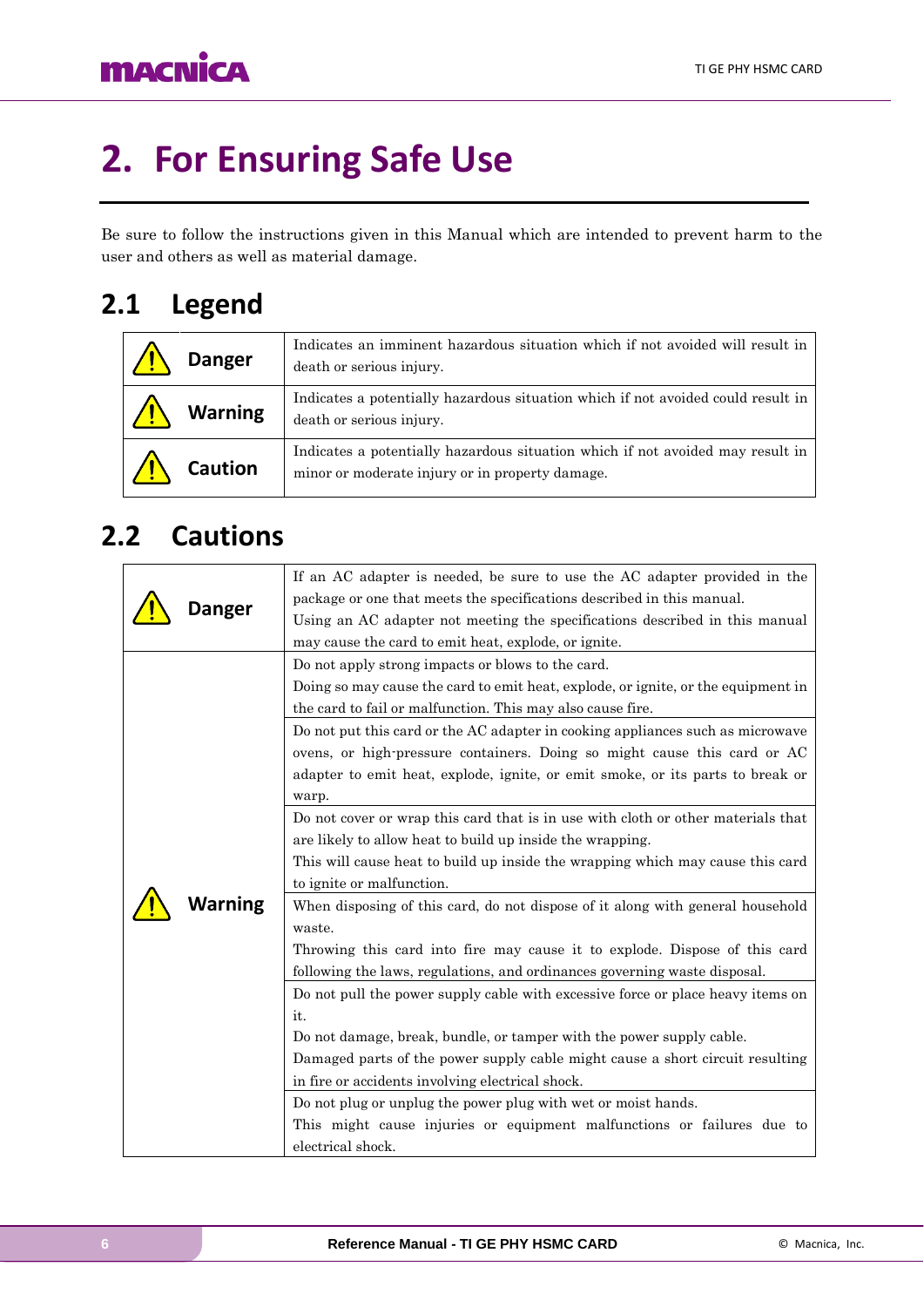

| <b>Warning</b><br>(Continued from<br>previous page) | Plug the power plug securely into the outlet.<br>If the power plug is not securely plugged into the outlet, it may cause accidents<br>involving electrical shock or fire due to heat emitted.<br>Do not connect many electrical cords to a single socket or connect an AC adapter<br>to an outlet that is not rated for the specified voltage.<br>Doing so may cause the equipment to malfunction or fail, or lead to accidents<br>involving electrical shock or fire due to heat emitted.<br>Periodically remove any dust accumulated on the power plug and around the<br>outlet (socket).<br>Do not use a power plug with dust accumulated on it because doing so will lead<br>to insulation failure due to moisture which may lead to fire.<br>Remove any dust on the power plug and around the outlet with a dry cloth.<br>Do not place any containers, such as cups or vases, filled with water or other                                                                                                                                                                                                                                                                                                                                                                         |
|-----------------------------------------------------|---------------------------------------------------------------------------------------------------------------------------------------------------------------------------------------------------------------------------------------------------------------------------------------------------------------------------------------------------------------------------------------------------------------------------------------------------------------------------------------------------------------------------------------------------------------------------------------------------------------------------------------------------------------------------------------------------------------------------------------------------------------------------------------------------------------------------------------------------------------------------------------------------------------------------------------------------------------------------------------------------------------------------------------------------------------------------------------------------------------------------------------------------------------------------------------------------------------------------------------------------------------------------------------|
|                                                     | liquids on the card.<br>If the card is exposed to water or other liquids, it will cause a malfunction or<br>electric shock. If you spilled water or other liquid on this card, immediately stop<br>using the card, turn off the power, and unplug the power plug. If you have any<br>requests for repairs or technical consultation, please contact the sales office you<br>purchased or Mpression inquiry URL.<br>Keep the card and accessories out of the reach of children. Failure to do so may<br>lead to injuries.                                                                                                                                                                                                                                                                                                                                                                                                                                                                                                                                                                                                                                                                                                                                                              |
| <b>Caution</b>                                      | Do not place the card on unstable places such as shaky stands or tilted<br>locations.<br>Doing so may cause injuries or cause this card to malfunction if the card should<br>fall.<br>Do not attempt to use or leave the card in places subject to strong direct<br>sunlight or other places subject to high temperatures such as in cars in hot<br>weather.<br>Doing so might cause the card to emit heat, break, ignite, run out of control,<br>warp, or malfunction. Also, some parts of the equipment might emit heat,<br>causing burn injuries.<br>Do not use the card in places subject to extremely high or low temperatures or<br>severe temperature changes.<br>Doing so may cause the card to fail or to malfunction. Always be sure to use the<br>card within a temperature range of $5^{\circ}$ C to $35^{\circ}$ C and a humidity range of 0% to<br>85%.<br>Unplug the power supply when doing maintenance on equipment in which the<br>card is embedded.<br>Failure to do so may lead to accidents involving electrical shock.<br>Do not place the card in locations where excessive force might be applied to it.<br>Doing so may cause the printed circuit board to warp, leading to breakage of the<br>printed circuit board, missing parts or malfunctioning parts. |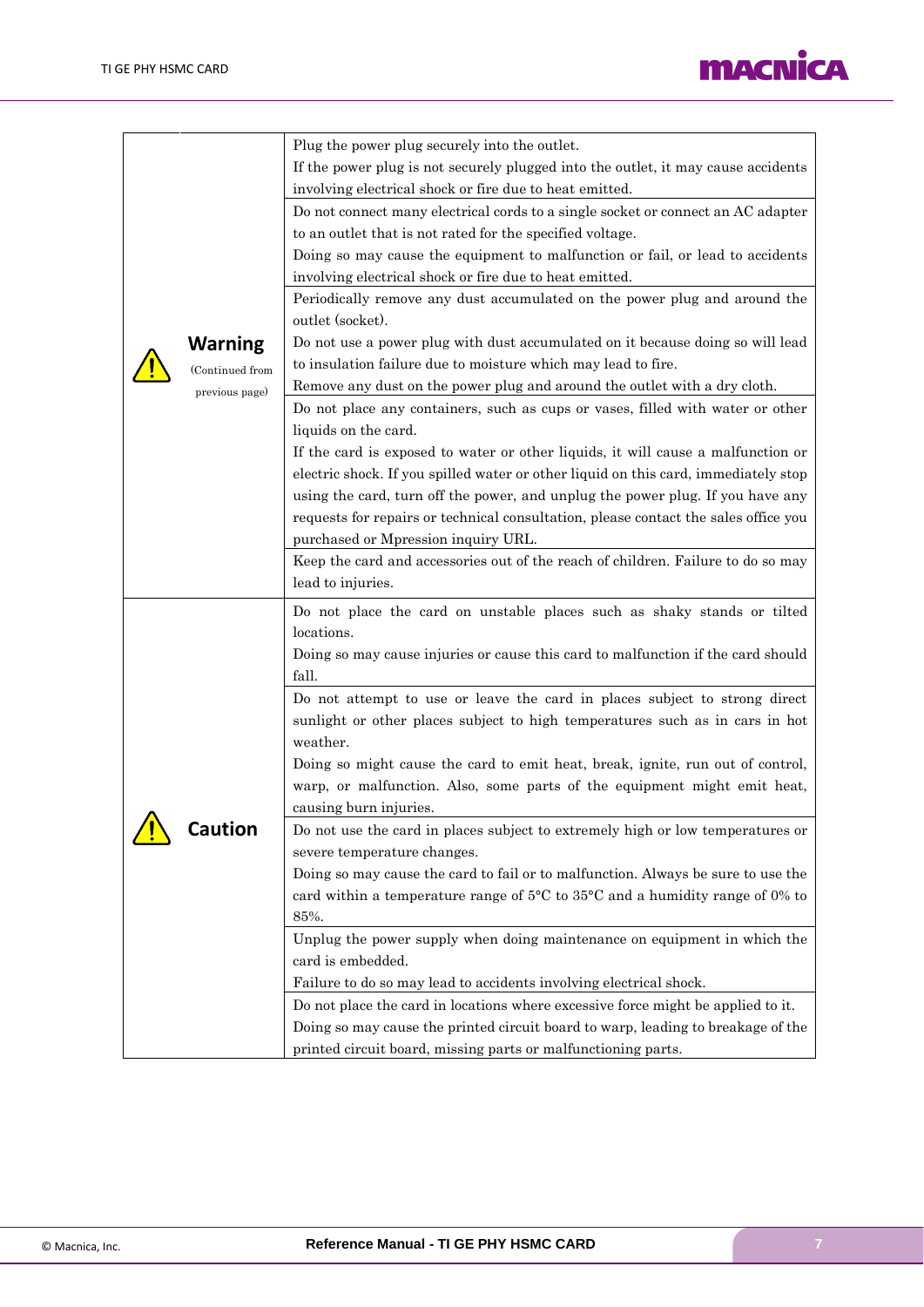## **macnica**

|                 |                                                       | When using the card together with expansion boards or other peripheral             |  |  |  |  |
|-----------------|-------------------------------------------------------|------------------------------------------------------------------------------------|--|--|--|--|
|                 |                                                       | equipment, be sure to carefully read each of their manuals and to use them         |  |  |  |  |
|                 |                                                       | correctly.                                                                         |  |  |  |  |
|                 |                                                       | Developer does not guarantee the operation of specific expansion boards or         |  |  |  |  |
|                 |                                                       | peripheral devices when used in conjunction with this card unless they are         |  |  |  |  |
|                 |                                                       | specifically mentioned in this Manual or their successful operation with this      |  |  |  |  |
|                 |                                                       | card has been confirmed in separate documents.                                     |  |  |  |  |
|                 |                                                       | Turn off the power switch when moving or connecting the card.                      |  |  |  |  |
|                 |                                                       | Failure to do so may cause this card to fail or lead to accidents involving        |  |  |  |  |
|                 |                                                       | electrical shock.                                                                  |  |  |  |  |
|                 |                                                       | Do not clean this card by using a rag containing chemicals such as benzine or      |  |  |  |  |
|                 | <b>Caution</b>                                        | thinner.                                                                           |  |  |  |  |
| (Continued from |                                                       | Doing so could degrade the card. When using a chemically treated cloth, comply     |  |  |  |  |
| previous page)  |                                                       | with its directions and warnings.                                                  |  |  |  |  |
|                 |                                                       | Do not immediately turn on the power if you find that moisture has condensed       |  |  |  |  |
|                 |                                                       | onto this card after removing it from the box.                                     |  |  |  |  |
|                 |                                                       | Condensation may form if the card is cold when moved from the box into a warm      |  |  |  |  |
|                 |                                                       | room.                                                                              |  |  |  |  |
|                 |                                                       | Turning on the power while there is moisture on the card may cause it to           |  |  |  |  |
|                 | malfunction or shorten the service life of the parts. |                                                                                    |  |  |  |  |
|                 |                                                       | Allow the card to reach room temperature when you first take it out of the box.    |  |  |  |  |
|                 |                                                       | If condensation or moisture has occurred on this card, first wait for the moisture |  |  |  |  |
|                 |                                                       | to fully evaporate before installing or connecting the card to other equipment.    |  |  |  |  |
|                 |                                                       | Operation of the card cannot be guaranteed if it has been disassembled,            |  |  |  |  |
|                 |                                                       | dismantled, altered, modified, or rebuilt.                                         |  |  |  |  |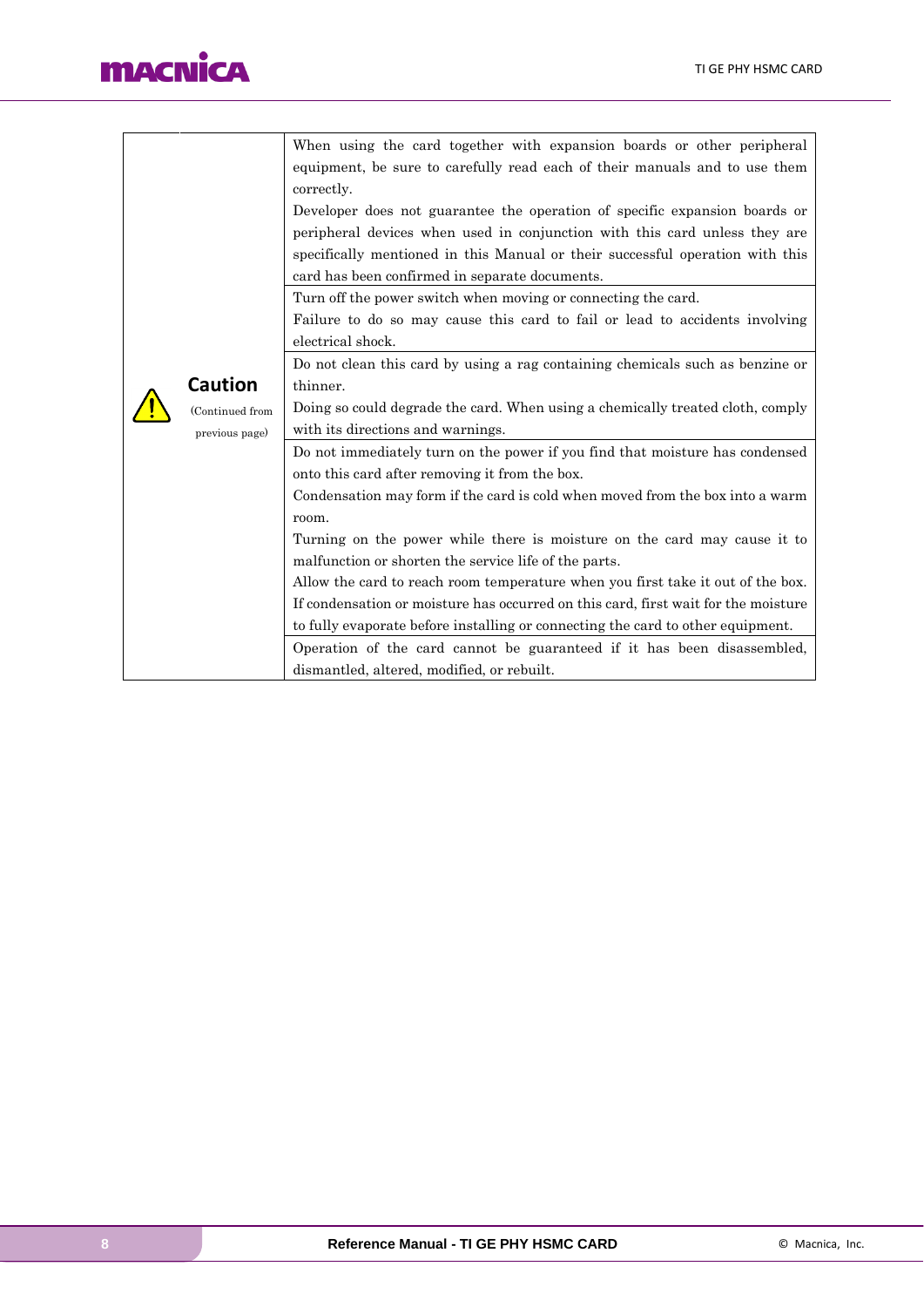

# <span id="page-8-0"></span>**3. Unpacking**

During unpacking, check to make sure that all required items are included, and that nothing is damaged.

If something is missing or visibly damaged, contact your sales agent within 30 days after receiving your purchase.

| TI GE PHY HSMC CARD : 1 set               |                                        |  |  |
|-------------------------------------------|----------------------------------------|--|--|
| $5mm$ Spacer : 2 sets                     |                                        |  |  |
| $32mm$ Spacer : 2 sets                    |                                        |  |  |
| Nut:2 sets                                |                                        |  |  |
| 4mm Pan Head Screw: 4 sets                |                                        |  |  |
| Packing list/precautions: 1 set           |                                        |  |  |
| Packing list/precautions (English): 1 set |                                        |  |  |
| Circuit diagram                           | To download these files, go to the URL |  |  |
| Reference Manual                          | noted on the "Packing List and"        |  |  |
| Getting Started                           | Precautions".                          |  |  |
| Reference Design                          |                                        |  |  |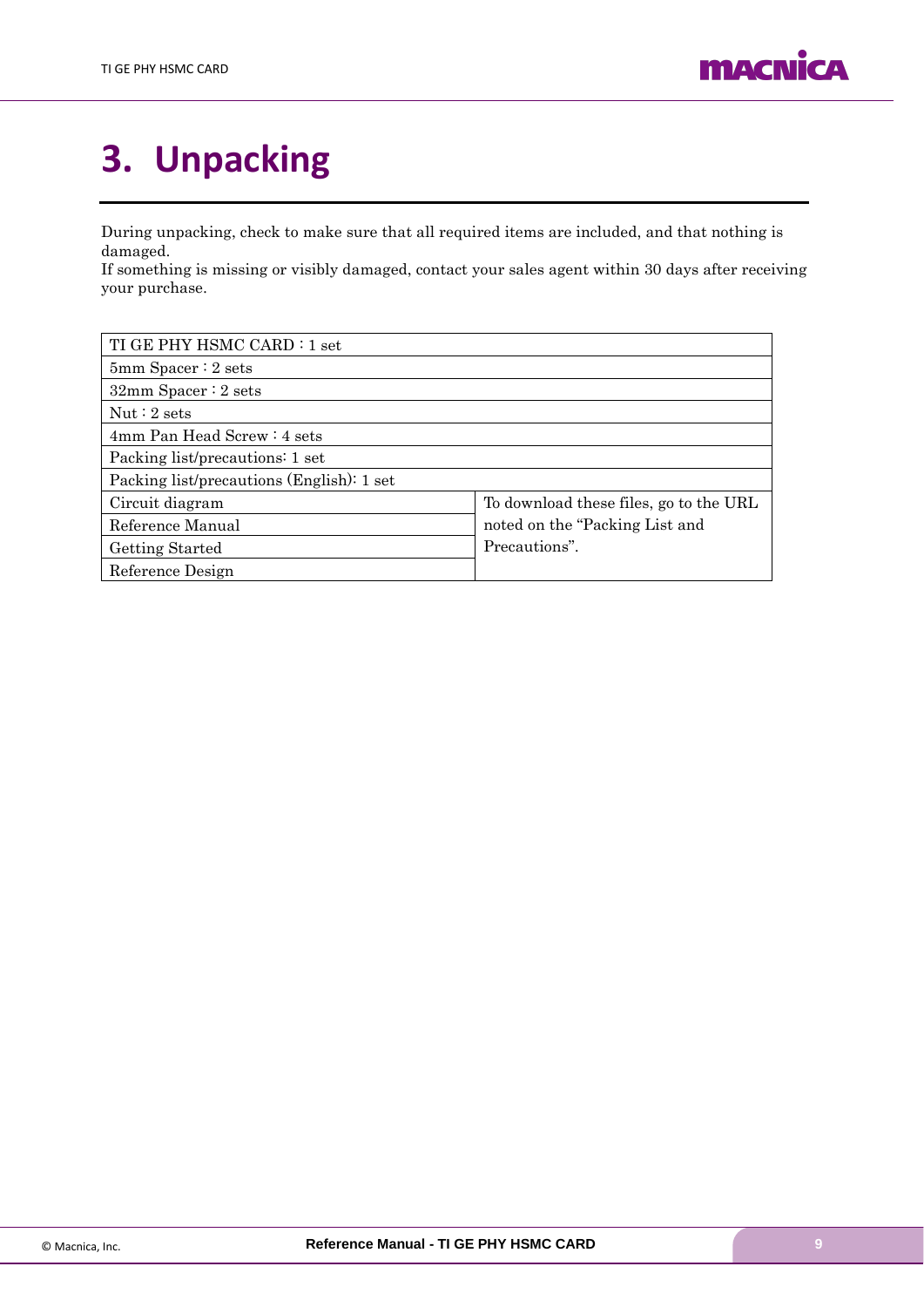# <span id="page-9-0"></span>**4. Functions and Features of the Card**

### <span id="page-9-1"></span>**4.1 Main Features**

This card is a daughter card for expanding functions, that complies with High-Speed Mezzanine Card (hereafter HSMC) specifications. By inserting this card into an evaluation board, you can use a variety of FPGA functions to evaluate Gigabit Ethernet.

The evaluation board which has been verified to connect with this card so far is Intel Cyclone® V GT FPGA development kit.

Refer to the following links for more detailed information and related details.

- ⚫ Information for the Cyclone V device family [Documentation: Cyclone](https://www.altera.com/products/fpga/cyclone-series/cyclone-v/overview.html) V Devices
- ⚫ Documentation for Intel Cyclone V GT FPGA development kit [Cyclone V GT FPGA Development Kit](https://www.intel.com/content/www/us/en/programmable/products/boards_and_kits/dev-kits/altera/kit-cyclone-v-gt.html)

### <span id="page-9-2"></span>**4.2 Product Specifications**

The product specifications for this card are shown below.

| <b>Product Specifications</b> | <b>TI GE PHY HSMC CARD</b>    |
|-------------------------------|-------------------------------|
| <b>External Dimensions</b>    | $78.105$ mm $\times$ 80.00 mm |
| Printed circuit board         | 4-layer FR4                   |
| <b>HSMC</b>                   |                               |
| Power Supply                  | 12 V, 3.3 V, 2.5 V, 1.1 V     |
| Gigabit Ethernet PHY          | Texas Instruments DP83867IR   |
| <b>IDT</b> clock              | Texas Instruments DP83867IR   |
| Interface                     | RJ45                          |

#### Table 4-1 Product specifications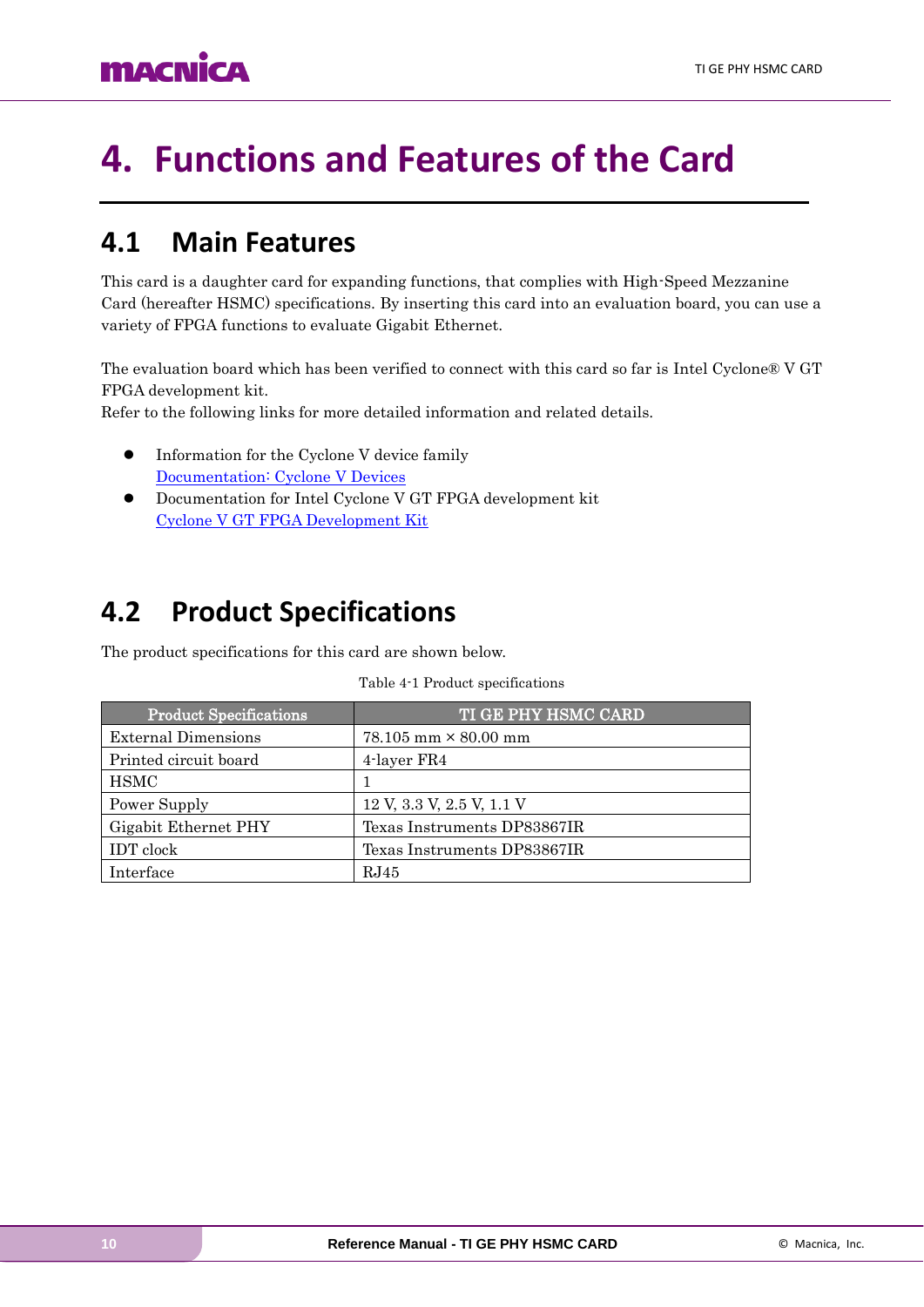

### <span id="page-10-0"></span>**4.3 Block Diagram**

[Figure](#page-10-2) 4-1 shows the block diagram of this card.



Figure 4-1 TI GE PHY HSMC CARD Block Diagram

### <span id="page-10-2"></span><span id="page-10-1"></span>**4.4 Card Layout**

[Figure 4-2](#page-10-3) and [Figure 4-3](#page-11-0) show the layout of the card.



<span id="page-10-3"></span>Figure 4-2 TI GE PHY HSMC CARD Layout (Front)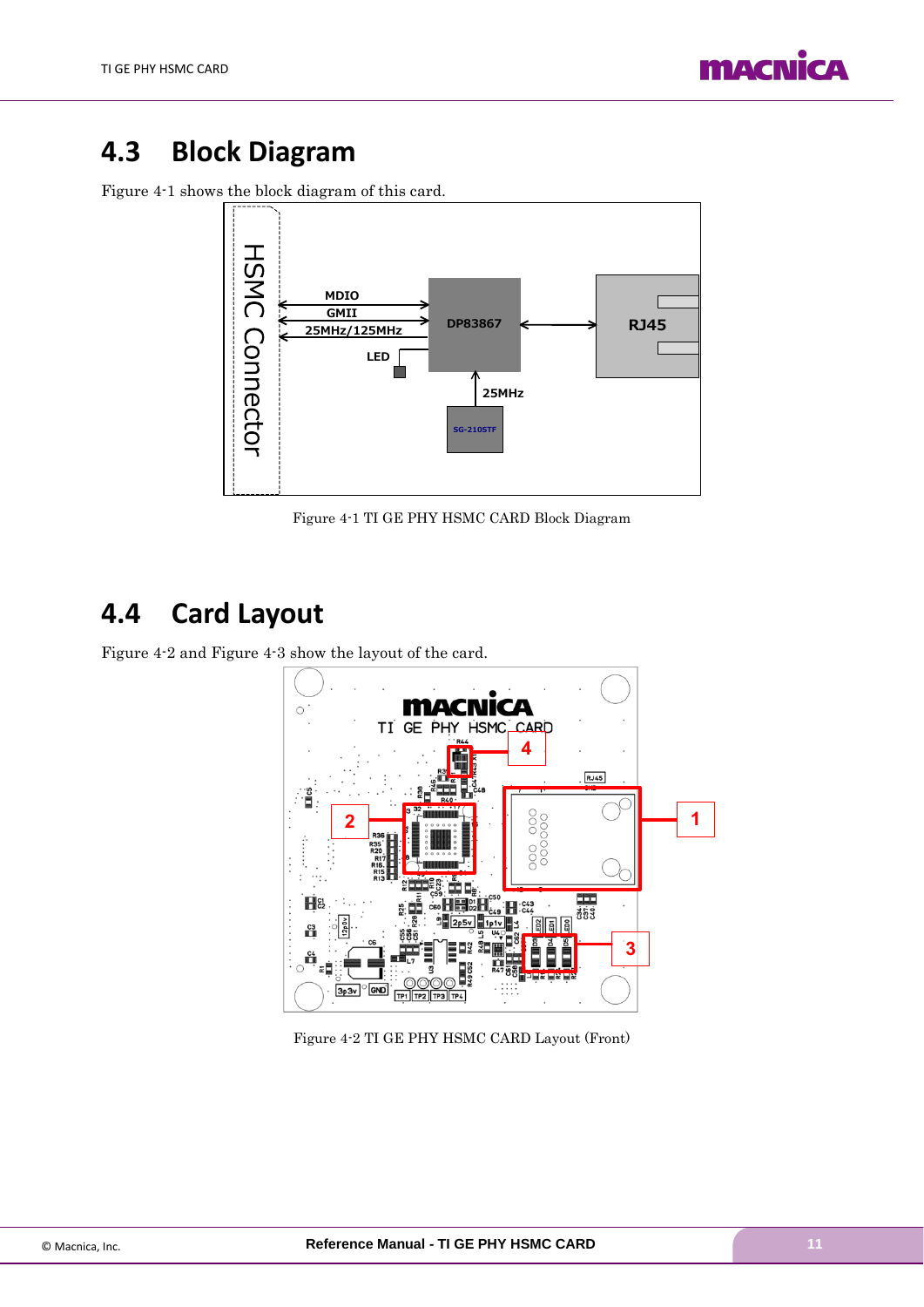



Figure 4-3 TI GE PHY HSMC CARD Layout (Back)

<span id="page-11-0"></span>

| No.            | Reference        | Functions                            | Details                       |
|----------------|------------------|--------------------------------------|-------------------------------|
|                | CN2              | Ethernet port RJ45                   | Wurth Electronics 7499111000A |
| $\overline{2}$ | U2.              | Gigabit Ethernet PHY                 | Texas Instruments DP83867IR   |
|                | LED1             |                                      | Default status                |
| 3              | LED <sub>2</sub> | PHY status indicators                | LED1 on: Link establish       |
|                | LED <sub>3</sub> |                                      | LED2 on: 1000BASE-T link      |
|                |                  |                                      | LED3 on: Receiving or sending |
| 4              | X1               | Clock oscillator                     | Epson SG-210STF 25MHz         |
|                |                  | Interface for Intel FPGA Development |                               |
| 5              | CN1              | Kit                                  | Samtec ASP-122952-01          |
|                |                  | High Speed Mezzanine Card (HSMC)     |                               |
|                |                  | connector                            |                               |

#### Table 4-2 CN1 HSMC Pin Assignments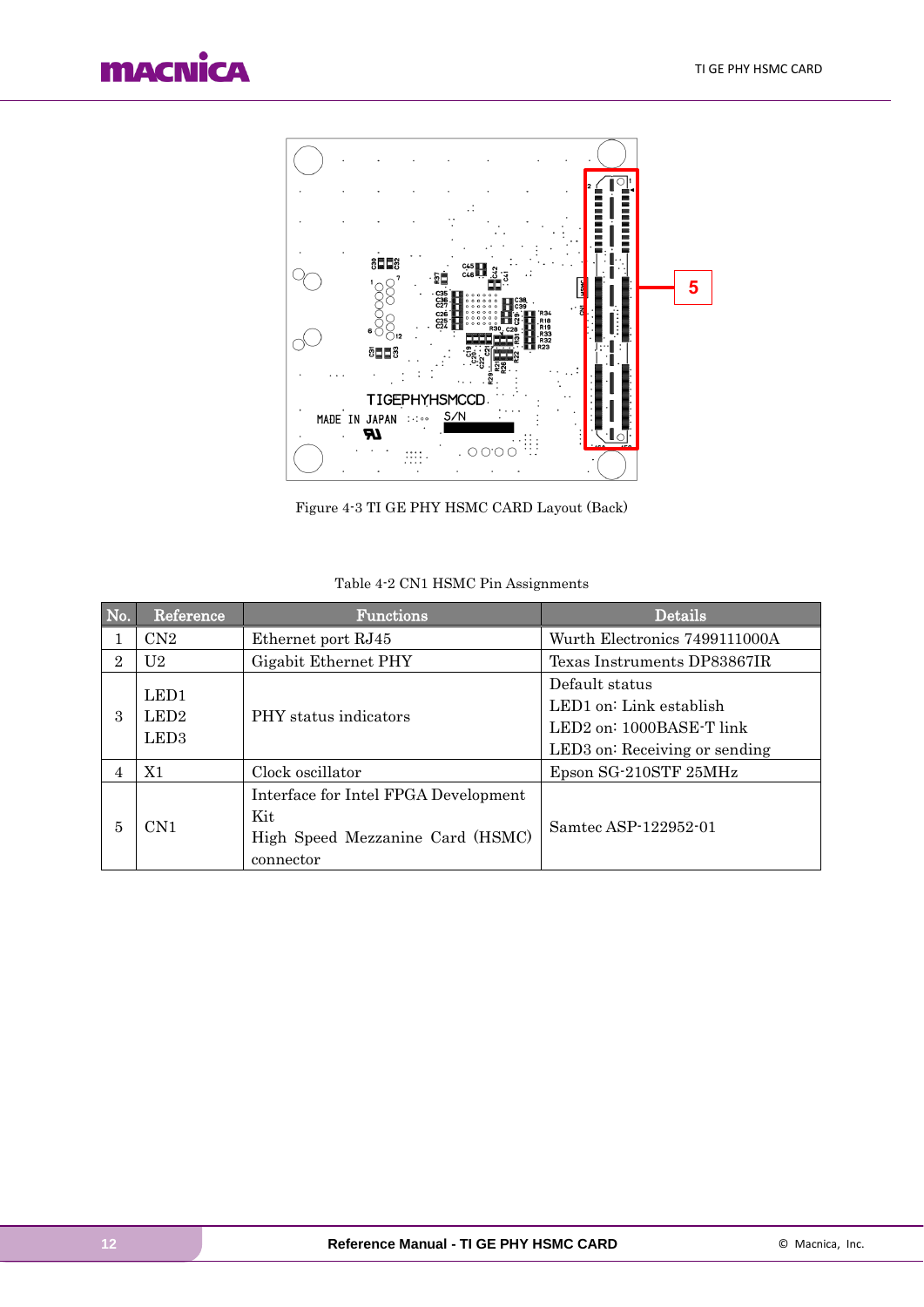

# <span id="page-12-0"></span>**5. Components on the Card**

## <span id="page-12-1"></span>**5.1 Connector Pin Assignments**

Table 5-1 CN1 HSMC Pin Assignments

| <b>Board</b>    | <b>HSMC</b>          | Pin#            | <b>BANK</b>   | Pin#           | <b>HSMC</b>    | <b>Board</b>    |
|-----------------|----------------------|-----------------|---------------|----------------|----------------|-----------------|
|                 |                      | $\mathbf{1}$    |               | $\overline{2}$ |                |                 |
|                 |                      | $\mathbf{3}$    |               | $\overline{4}$ |                |                 |
|                 |                      | 5               |               | 6              |                |                 |
|                 |                      | $\overline{7}$  |               | 8              |                |                 |
|                 |                      | 9               |               | 10             |                |                 |
|                 |                      | 11              |               | 12             |                |                 |
|                 |                      | 13              |               | 14             |                |                 |
|                 |                      | 15              |               | 16             |                |                 |
|                 | HSMC TX P3           | 17              |               | 18             | HSMC RX P3     |                 |
|                 | HSMC_TX_N3           | 19              | <b>BANKA</b>  | 20             | HSMC_RX_N3     |                 |
|                 | HSMC TX P2           | 21              |               | 22             | HSMC RX P2     |                 |
|                 | HSMC TX N2           | 23              |               | 24             | HSMC_RX_N2     |                 |
|                 | HSMC_TX_P1           | 25              |               | 26             | HSMC_RX_P1     |                 |
|                 | HSMC TX N1           | $\overline{27}$ |               | 28             | HSMC RX N1     |                 |
|                 | HSMC_TX_P0           | 29              |               | 30             | HSMC RX P0     |                 |
|                 | HSMC_TX_N0           | 31              |               | 32             | HSMC RX N0     |                 |
|                 | HSMC SDA             | 33              |               | 34             | HSMC SCL       |                 |
|                 |                      | 35              |               | 36             |                |                 |
|                 |                      | 37              |               | 38             |                |                 |
|                 | <b>HSMC CLK OUT0</b> | 39              |               | 40             | HSMC CLK IN0   | TX CLK          |
|                 | HSMC D <sub>0</sub>  | 41              |               | 42             | HSMC D1        |                 |
|                 | HSMC D <sub>2</sub>  | 43              |               | 44             | HSMC D3        |                 |
| 3.3V            | 3.3V                 | 45              |               | 46             | 12V            | 12V             |
|                 | HSMC TX D P0         | 47              |               | 48             | HSMC_RX_D_P0   |                 |
|                 | HSMC_TX_D_N0         | 49              |               | 50             | HSMC RX D N0   |                 |
| 3.3V            | 3.3V                 | 51              |               | 52             | 12V            | 12V             |
| PHY RESET N     | HSMC_TX_D_P1         | 53              |               | 54             | HSMC_RX_D_P1   | RX DV           |
|                 | HSMC_TX_D_N1         | 55              |               | 56             | HSMC_RX_D_N1   | COL             |
| 3.3V            | 3.3V                 | 57              |               | 58             | 12V            | 12V             |
| TX EN           | HSMC_TX_D_P2         | 59              |               | 60             | HSMC_RX_D_P2   | CRS             |
| TX_ERR          | HSMC_TX_D_N2         | 61              |               | 62             | HSMC_RX_D_N2   | RX_ERR          |
| 3.3V            | 3.3V                 | 63              |               | 64             | 12V            | 12V             |
| PWRDOWN INT N   | HSMC TX D P3         | 65              |               | 66             | HSMC_RX_D_P3   | <b>MDIO</b>     |
|                 | HSMC_TX_D_N3         | 67              |               | 68             | HSMC_RX_D_N3   | <b>MDC</b>      |
| 3.3V            | 3.3V                 | 69              | <b>BANK B</b> | 70             | 12V            | 12V             |
| TX <sub>0</sub> | HSMC_TX_D_P4         | 71              |               | 72             | HSMC_RX_D_P4   | RX <sub>0</sub> |
| TX1             | HSMC_TX_D_N4         | 73              |               | 74             | HSMC_RX_D_N4   | RX1             |
| 3.3V            | 3.3V                 | 75              |               | 76             | 12V            | 12V             |
| TX <sub>2</sub> | HSMC_TX_D_P5         | 77              |               | 78             | HSMC_RX_D_P5   | RX <sub>2</sub> |
| TX <sub>3</sub> | HSMC_TX_D_N5         | 79              |               | 80             | HSMC_RX_D_N5   | RX3             |
| 3.3V            | 3.3V                 | 81              |               | 82             | 12V            | 12V             |
| TX4             | HSMC_TX_D_P6         | 83              |               | 84             | HSMC RX D P6   | RX4             |
| TX <sub>5</sub> | HSMC_TX_D_N6         | 85              |               | 86             | HSMC_RX_D_N6   | RX <sub>5</sub> |
| 3.3V            | 3.3V                 | 87              |               | 88             | 12V            | 12V             |
| TX6             | HSMC_TX_D_P7         | 89              |               | 90             | HSMC_RX_D_P7   | RX <sub>6</sub> |
| TX7             | HSMC_TX_D_N7         | 91              |               | 92             | HSMC RX D N7   | RX7             |
| 3.3V            | 3.3V                 | 93              |               | 94             | 12V            | 12V             |
| GTX_CLK         | HSMC_CLK_OUT_P1      | 95              |               | 96             | HSMC_CLK_IN_P1 | RX_CLK          |
|                 | HSMC CLK OUT N1      | 97              |               | 98             | HSMC_CLK_IN_N1 | <b>GND</b>      |
| 3.3V            | 3.3V                 | 99              |               | 100            | 12V            | 12V             |
|                 | HSMC TX D P8         | 101             |               | 102            | HSMC_RX_D_P8   |                 |
|                 | HSMC_TX_D_N8         | 103             |               | 104            | HSMC_RX_D_N8   |                 |
| 3.3V            | 3.3V                 | 105             |               | 106            | 12V            | 12V             |
|                 | HSMC_TX_D_P9         | 107             | <b>BANK C</b> | 108            | HSMC_RX_D_P9   |                 |
|                 | HSMC_TX_D_N9         | 109             |               | 110            | HSMC_RX_D_N9   |                 |
| 3.3V            | 3.3V                 | 111             |               | 112            | 12V            | 12V             |
|                 | HSMC_TX_D_P10        | 113             |               | 114            | HSMC_RX_D_P10  |                 |
|                 | HSMC TX D N10        | 115             |               | 116            | HSMC_RX_D_N10  |                 |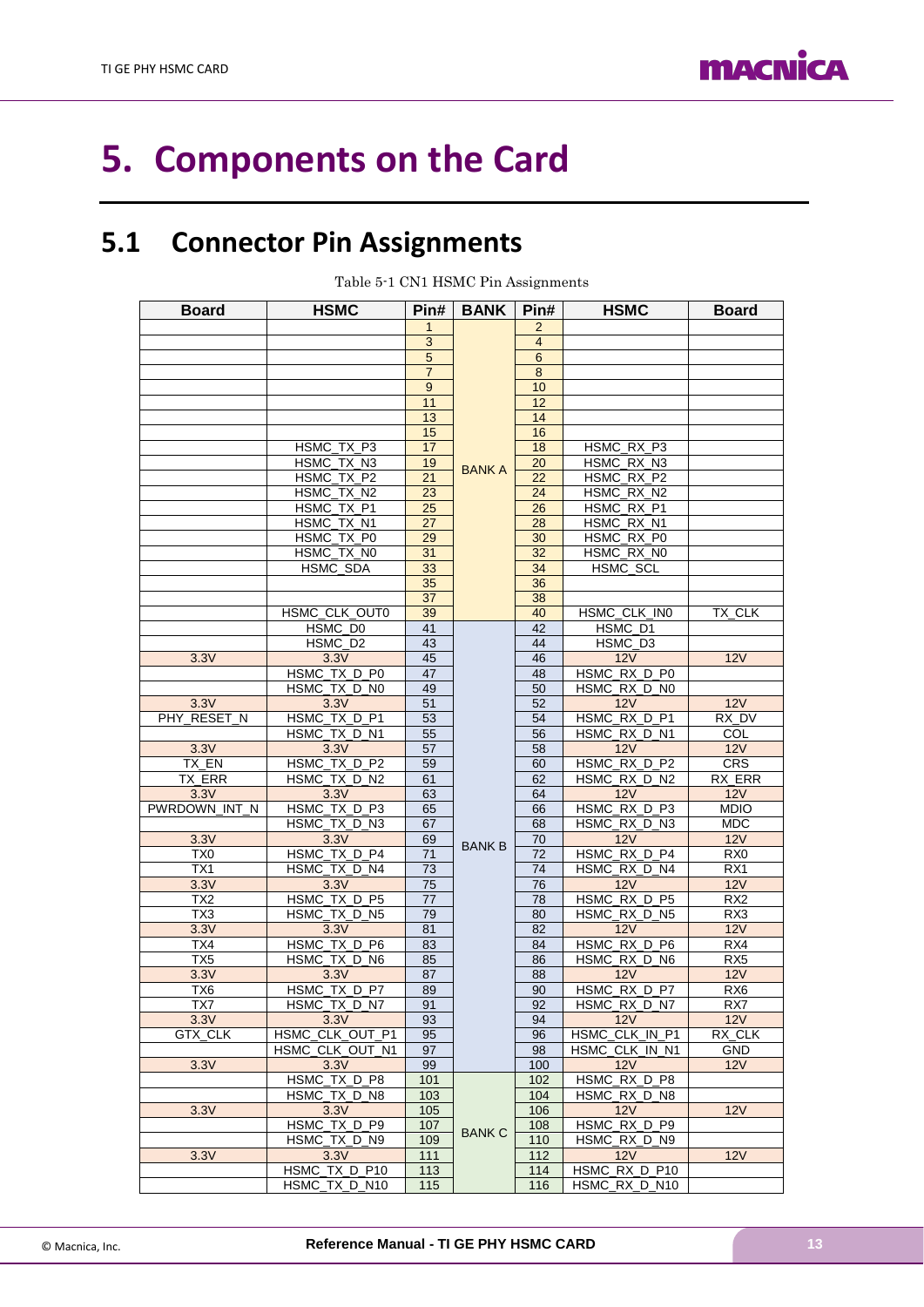

| <b>Board</b>    | <b>HSMC</b>     | Pin# | <b>BANK</b> | Pin# | <b>HSMC</b>    | <b>Board</b> |
|-----------------|-----------------|------|-------------|------|----------------|--------------|
| 3.3V            | 3.3V            | 117  |             | 118  | 12V            | 12V          |
|                 | HSMC TX D P11   | 119  |             | 120  | HSMC RX D P11  |              |
|                 | HSMC_TX_D_N11   | 121  |             | 122  | HSMC RX D N11  |              |
| 3.3V            | 3.3V            | 123  |             | 124  | 12V            | 12V          |
|                 | HSMC TX D P12   | 125  |             | 126  | HSMC RX D P12  |              |
|                 | HSMC TX D N12   | 127  |             | 128  | HSMC RX D N12  |              |
| 3.3V            | 3.3V            | 129  |             | 130  | 12V            | 12V          |
|                 | HSMC TX D P13   | 131  |             | 132  | HSMC_RX_D_P13  |              |
|                 | HSMC TX D N13   | 133  |             | 134  | HSMC RX D N13  |              |
| 3.3V            | 3.3V            | 135  |             | 136  | 12V            | 12V          |
|                 | HSMC TX D P14   | 137  |             | 138  | HSMC_RX_D_P14  |              |
|                 | HSMC TX D N14   | 139  |             | 140  | HSMC RX D N14  |              |
| 3.3V            | 3.3V            | 141  |             | 142  | 12V            | 12V          |
|                 | HSMC TX D P15   | 143  |             | 144  | HSMC RX D P15  |              |
|                 | HSMC TX D N15   | 145  |             | 146  | HSMC RX D N15  |              |
| 3.3V            | 3.3V            | 147  |             | 148  | 12V            | 12V          |
| TP <sub>2</sub> | HSMC TX D P16   | 149  |             | 150  | HSMC RX D P16  | TP3          |
| TP <sub>1</sub> | HSMC TX D N16   | 151  |             | 152  | HSMC RX D N16  | TP4          |
| 3.3V            | 3.3V            | 153  |             | 154  | 12V            | 12V          |
|                 | HSMC CLK OUT P2 | 155  |             | 156  | HSMC_CLK_IN_P2 | CLK FR PHY   |
|                 | HSMC CLK OUT N2 | 157  |             | 158  | HSMC CLK IN N2 | <b>GND</b>   |
| 3.3V            | 3.3V            | 159  |             | 160  | HSMC PRSTn     | <b>GND</b>   |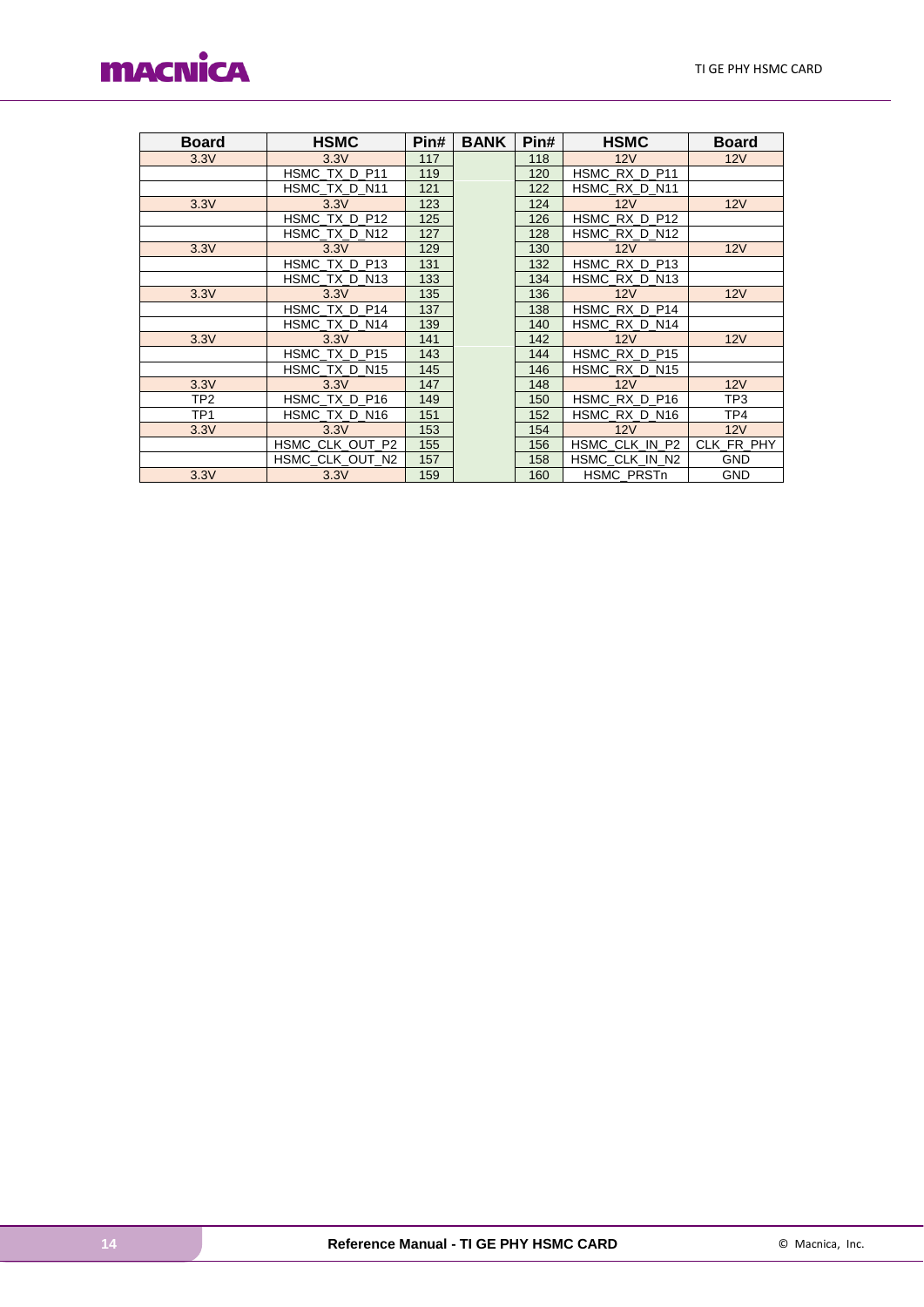

# <span id="page-14-0"></span>**6. Handling Precautions**

## <span id="page-14-1"></span>**6.1 Connecting/disconnecting to the HSMC**

Always turn off the power to the evaluation board when connecting or disconnecting the card to the HSMC connector on the evaluation board.

Note that connecting or disconnecting the card while the power is on may result in damage to or destruction of the device.

You need to arrange sufficient anti-static prevention measures because the act of contacting the card with a person or any object carrying a static charge may also result in damage to or destruction of the device.

## <span id="page-14-2"></span>**6.2 Using the Mounted IC**

Refer to the following site and data sheet to use the IC that is mounted on the card. It should not be used in nonstandard ways.

|                                  | Model | Link                                           |  |  |
|----------------------------------|-------|------------------------------------------------|--|--|
| Gigabit Ethernet PHY   DP83867IR |       | http://www.ti.com/lit/ds/symlink/dp83867ir.pdf |  |  |